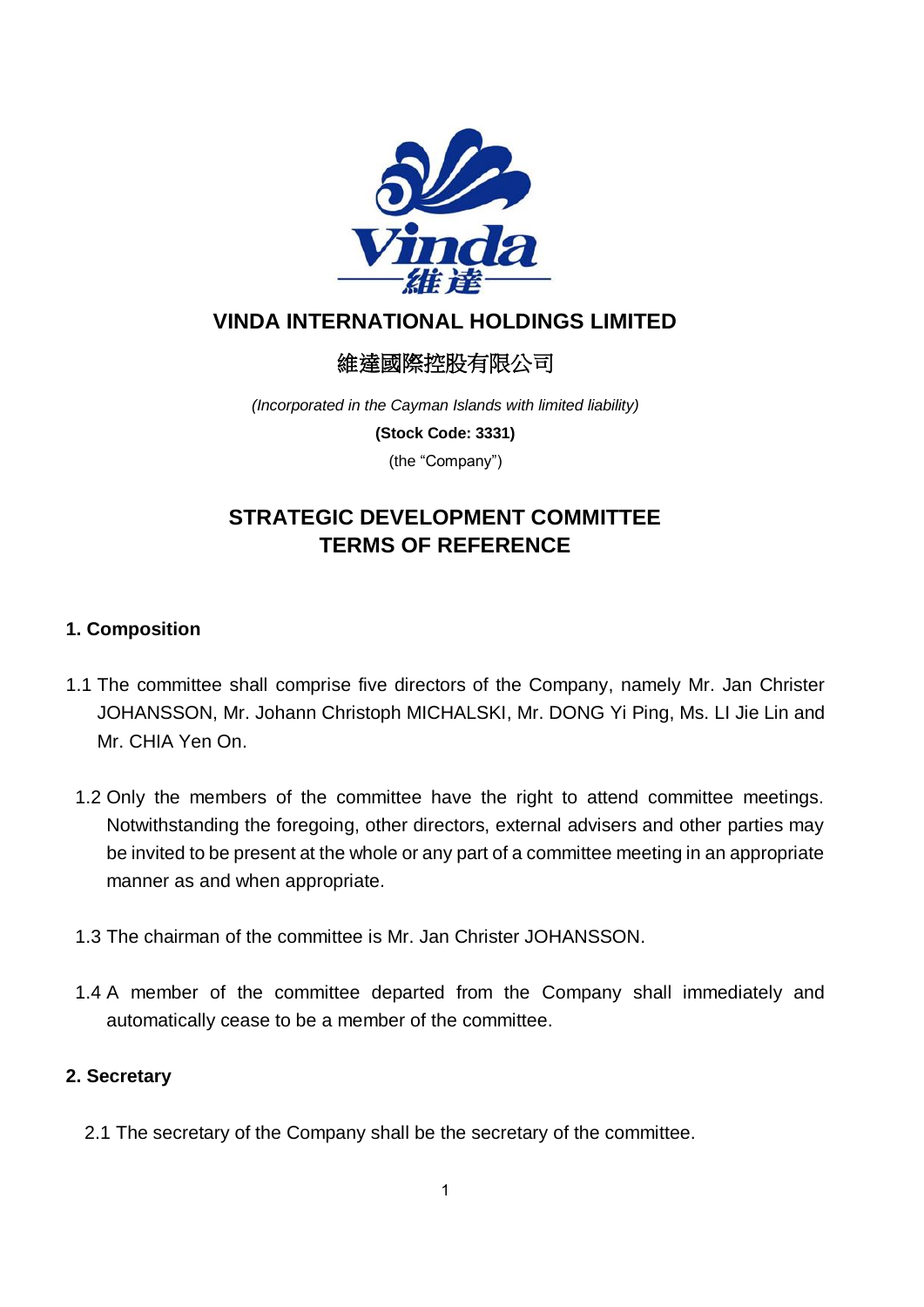### **3. Frequency of meetings**

3.1 Committee meetings shall be held regularly every quarter or as and when deemed to be necessary by the chairman. A meeting chairman should be elected if the committee chairman cannot attend the meeting.

### **4. Notices of meetings**

- 4.1 Committee meetings shall be convened by the secretary of the committee.
- 4.2 Unless waived by all members of the committee, a notice confirming the venue, time and date of each meeting accompanied by an agenda of the matters to be discussed shall be sent to each member of the committee one day before the date of the meeting. Meeting documents shall be sent to the members of the committee and other appropriate attendees at the same time.

### **5. Proceedings of meetings**

- 5.1 The quorum of the committee for conducting businesses shall be two members. Committee meetings duly convened with the necessary quorum present shall have the power to exercise all or any authorities, powers and discretion granted to or exercisable by the committee.
- 5.2 Resolutions proposed at any committee meeting shall be passed by the majority of the members present at the meeting. In the case of an equality of votes, the chairman of the committee shall have the casting vote.
- 5.3 Unless otherwise stated in these terms of reference, committee meetings and their proceedings shall be governed by the provisions set out in the articles of association of the Company governing board meetings and their proceedings.
- 5.4 Subject to the Rules Governing the Listing of Securities on The Stock Exchange of Hong Kong Limited as amended from time to time (the "Listing Rules") and applicable laws and regulations, written memorandum signed by all members of the committee for the time being (other than those who are temporarily unable to act by reasons of being outside Hong Kong, ill-health or disabilities) or their alternate directors, as long as they constitute the necessary quorum, and annexed or attached to the minute book